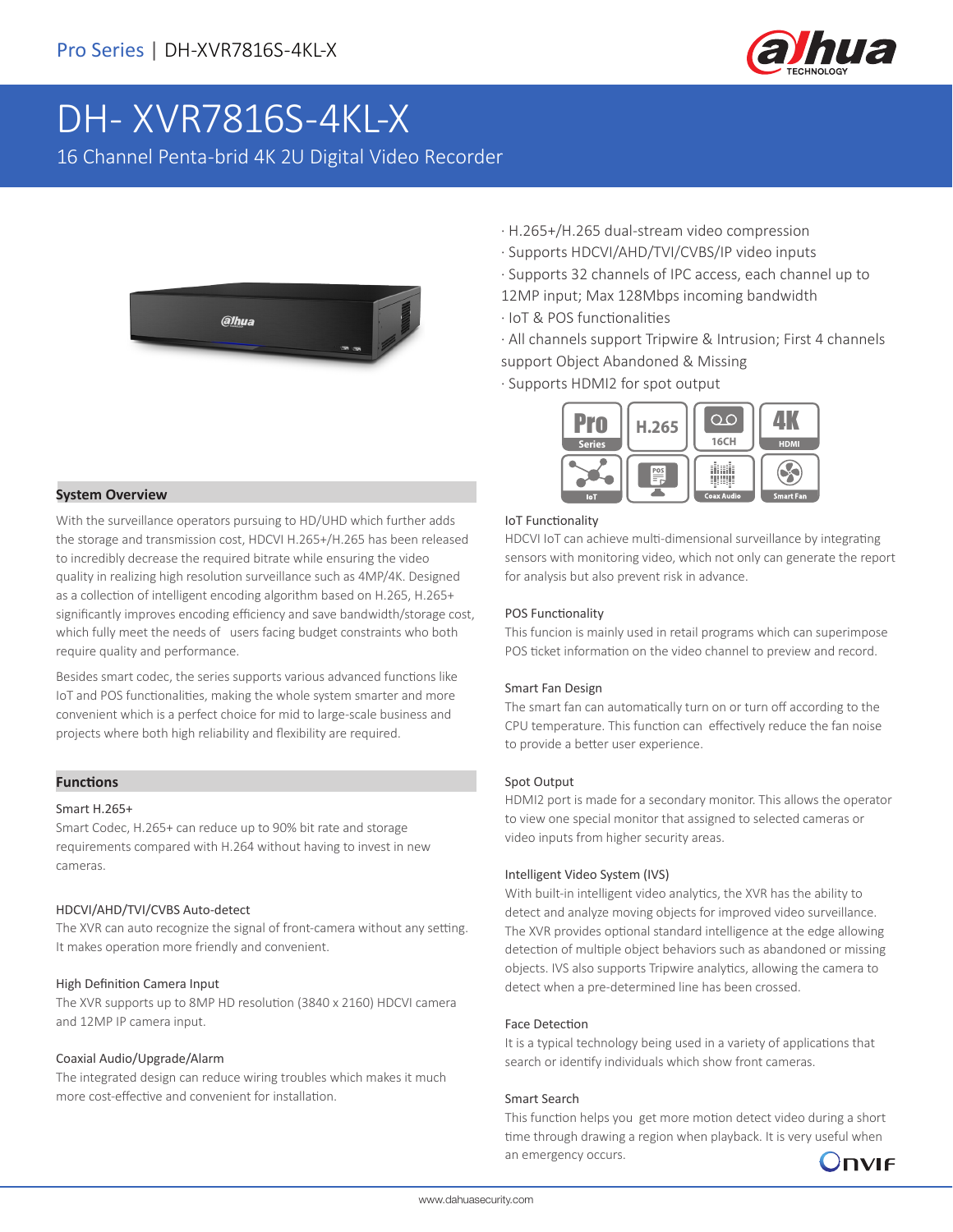# Pro Series | DH-XVR7816S-4KL-X

| <b>Technical Specification</b> |                                                                                                                                                                                                          |  |
|--------------------------------|----------------------------------------------------------------------------------------------------------------------------------------------------------------------------------------------------------|--|
| System                         |                                                                                                                                                                                                          |  |
| Main Processor                 | Embedded Processor                                                                                                                                                                                       |  |
| <b>Operating System</b>        | <b>Embedded LINUX</b>                                                                                                                                                                                    |  |
| Video and Audio                |                                                                                                                                                                                                          |  |
| Analog Camera Input            | 16 Channel, BNC                                                                                                                                                                                          |  |
| <b>HDCVI Camera</b>            | 4K, 5MP, 6MP, 4MP, 1080P@25/30fps, 720P@50/60fps,<br>720P@25/30fps                                                                                                                                       |  |
| AHD Camera                     | 5MP, 4MP, 3MP, 1080P@25/30, 720P@25/30fps                                                                                                                                                                |  |
| <b>TVI Camera</b>              | 5MP, 4MP, 3MP, 1080P@25/30, 720P@25/30fps                                                                                                                                                                |  |
| <b>CVBS Camera</b>             | PAL/NTSC                                                                                                                                                                                                 |  |
| IP Camera Input                | 16+16 Channels, each channel up to 12MP                                                                                                                                                                  |  |
| Audio In/Out                   | 16 Audio In, 1 Audio Out, BNC                                                                                                                                                                            |  |
| Two-way Talk                   | 1 Mic In, 1 Mic Out, BNC                                                                                                                                                                                 |  |
| Recording                      |                                                                                                                                                                                                          |  |
| Compression                    | H.265+/H.265/H.264+/H.264                                                                                                                                                                                |  |
| Resolution                     | 4K, 6MP, 5MP, 4MP, 3MP, 4M-N, 1080P, 720P, 960H, D1, CIF                                                                                                                                                 |  |
| Record Rate                    | Main stream: 4K(1~7fps); 6MP(1~10fps); 5MP(1~12fps);<br>4MP/3MP(1~15fps); 4M-N/1080P/720P/960H/D1/<br>$CIF(1^225/30fps)$<br>Sub steram:960H(1~15fps);<br>$D1/CIF(1^25/30fps)$                            |  |
| <b>Bit Rate</b>                | 32Kbps ~ 8192Kbps Per Channel                                                                                                                                                                            |  |
| Record Mode                    | Manual, Schedule (General, Continuous), MD (Video detection:<br>Motion Detection, Video Loss, Tampering), Alarm, Stop                                                                                    |  |
| Record Interval                | $1~$ ~60 min (default: 60 min), Pre-record: $1~$ ~30 sec, Post-<br>record: 10 ~ 300 sec                                                                                                                  |  |
| Audio Compression              | AAC(only for the 1st channel), G.711A, G.711U, PCM                                                                                                                                                       |  |
| Audio Sample Rate              | 8KHz, 16 bit Per Channel                                                                                                                                                                                 |  |
| Audio Bit Rate                 | 64Kbps Per Channel                                                                                                                                                                                       |  |
| Display                        |                                                                                                                                                                                                          |  |
| Interface                      | 2 HDMI, 1 VGA, 1 TV                                                                                                                                                                                      |  |
| Resolution                     | HDMI 1:3840×2160, 2560×1440, 1920×1080, 1280×1024,<br>1280×720<br>HDMI 2 / VGA: 1920×1080, 1280×1024, 1280×720                                                                                           |  |
| Multi-screen Display           | When IP extension mode not enabled: 1/4/8/9/16<br>When IP extension mode enabled: 1/4/8/9/16/25/36                                                                                                       |  |
| OSD                            | Camera title, Time, Video loss, Camera lock, Motion detection,<br>Recording                                                                                                                              |  |
| Network                        |                                                                                                                                                                                                          |  |
| Interface                      | 2 RJ-45 Ports (1000M)                                                                                                                                                                                    |  |
| Network Function               | HTTP, HTTPS, TCP/IP, IPv4/IPv6, Wi-Fi, 3G/4G, SNMP, UPnP,<br>RTSP, UDP, SMTP, NTP, DHCP, DNS, IP Filter, PPPoE, DDNS, FTP,<br>Alarm Server, P2P, IP Search (Supports Dahua IP camera, DVR,<br>NVS, etc.) |  |
| Max. User Access               | 128 users                                                                                                                                                                                                |  |
| Smart Phone                    | iPhone, iPad, Android                                                                                                                                                                                    |  |
| Interoperability               | ONVIF 16.12, CGI Conformant                                                                                                                                                                              |  |

| Video Detection and Alarm   |                                                                                                                                                                             |  |  |  |  |
|-----------------------------|-----------------------------------------------------------------------------------------------------------------------------------------------------------------------------|--|--|--|--|
| Trigger Events              | Recording, PTZ, Tour, Video Push, Email, FTP, Snapshot,<br><b>Buzzer and Screen Tips</b>                                                                                    |  |  |  |  |
| Video Detection             | Motion Detection, MD Zones: 396 (22 × 18), Video<br>Loss, Tampering and Diagnosis                                                                                           |  |  |  |  |
| Alarm input                 | 16                                                                                                                                                                          |  |  |  |  |
| Relay Output                | 6                                                                                                                                                                           |  |  |  |  |
| Playback and Backup         |                                                                                                                                                                             |  |  |  |  |
| Playback                    | 1/4/9/16                                                                                                                                                                    |  |  |  |  |
| Search Mode                 | Time /Date, Alarm, MD and Exact Search (accurate to<br>second)                                                                                                              |  |  |  |  |
| Playback Function           | Play, Pause, Stop, Rewind, Fast play, Slow Play, Next File,<br>Previous File, Next Camera, Previous Camera, Full Screen,<br>Repeat, Shuffle, Backup Selection, Digital Zoom |  |  |  |  |
| Backup Mode                 | USB Device/Network                                                                                                                                                          |  |  |  |  |
| Storage                     |                                                                                                                                                                             |  |  |  |  |
| Internal HDD                | 8 SATA Ports, up to 10TB capacity for each disk                                                                                                                             |  |  |  |  |
| eSATA                       | 1 Port                                                                                                                                                                      |  |  |  |  |
| Auxiliary Interface         |                                                                                                                                                                             |  |  |  |  |
| USB                         | 4 USB Ports (2 USB 2.0, 2 USB 3.0)                                                                                                                                          |  |  |  |  |
| RS232                       | 1 port, for PC communication & Keyboard                                                                                                                                     |  |  |  |  |
| <b>RS485</b>                | 1 Port, for PTZ Control                                                                                                                                                     |  |  |  |  |
| RS422                       | 1 Port, for PTZ Control                                                                                                                                                     |  |  |  |  |
| Electrical                  |                                                                                                                                                                             |  |  |  |  |
| Power Supply                | AC100V-240V, 50/60Hz                                                                                                                                                        |  |  |  |  |
| Power Consumption           | <35W (Without HDD)                                                                                                                                                          |  |  |  |  |
| Construction                |                                                                                                                                                                             |  |  |  |  |
| <b>Dimensions</b>           | 2U, 440mm×455mm×95mm (17.3" x 17.9" x 3.7")                                                                                                                                 |  |  |  |  |
| Net Weight<br>(without HDD) | 6.9kg (15.2lb)                                                                                                                                                              |  |  |  |  |
| Gross Weight                | 9.8kg (21.6lb)                                                                                                                                                              |  |  |  |  |
| Installation                | Desktop installation/Rack-mounted                                                                                                                                           |  |  |  |  |
| Environmental               |                                                                                                                                                                             |  |  |  |  |
| <b>Operating Conditions</b> | -10°C ~ +55°C (+14°F ~ +131°F), 10%~ 90% RH                                                                                                                                 |  |  |  |  |
| <b>Storage Conditions</b>   | -20°C ~ +70°C (-4°F ~ +158°F), 0~90% RH                                                                                                                                     |  |  |  |  |
| Third-party Support         |                                                                                                                                                                             |  |  |  |  |
| Third-party Support         | Dahua, Arecont Vision, AXIS, Bosch, Brickcom, Canon, CP<br>Plus, Dynacolor, Honeywell, Panasonic, Pelco, Samsung,<br>Sanyo, Sony, Videotec, Vivotek, and more               |  |  |  |  |
| Certifications              |                                                                                                                                                                             |  |  |  |  |
|                             | FCC: Part 15 Subpart B                                                                                                                                                      |  |  |  |  |
| Certifications              | CE: CE-LVD: EN 60950-1/IEC 60950-1<br>CE-EMC: EN 61000-3-2, EN 61000-3-3, EN 55032, EN<br>50130, EN 55024                                                                   |  |  |  |  |
|                             | UL: UL 60950-1                                                                                                                                                              |  |  |  |  |